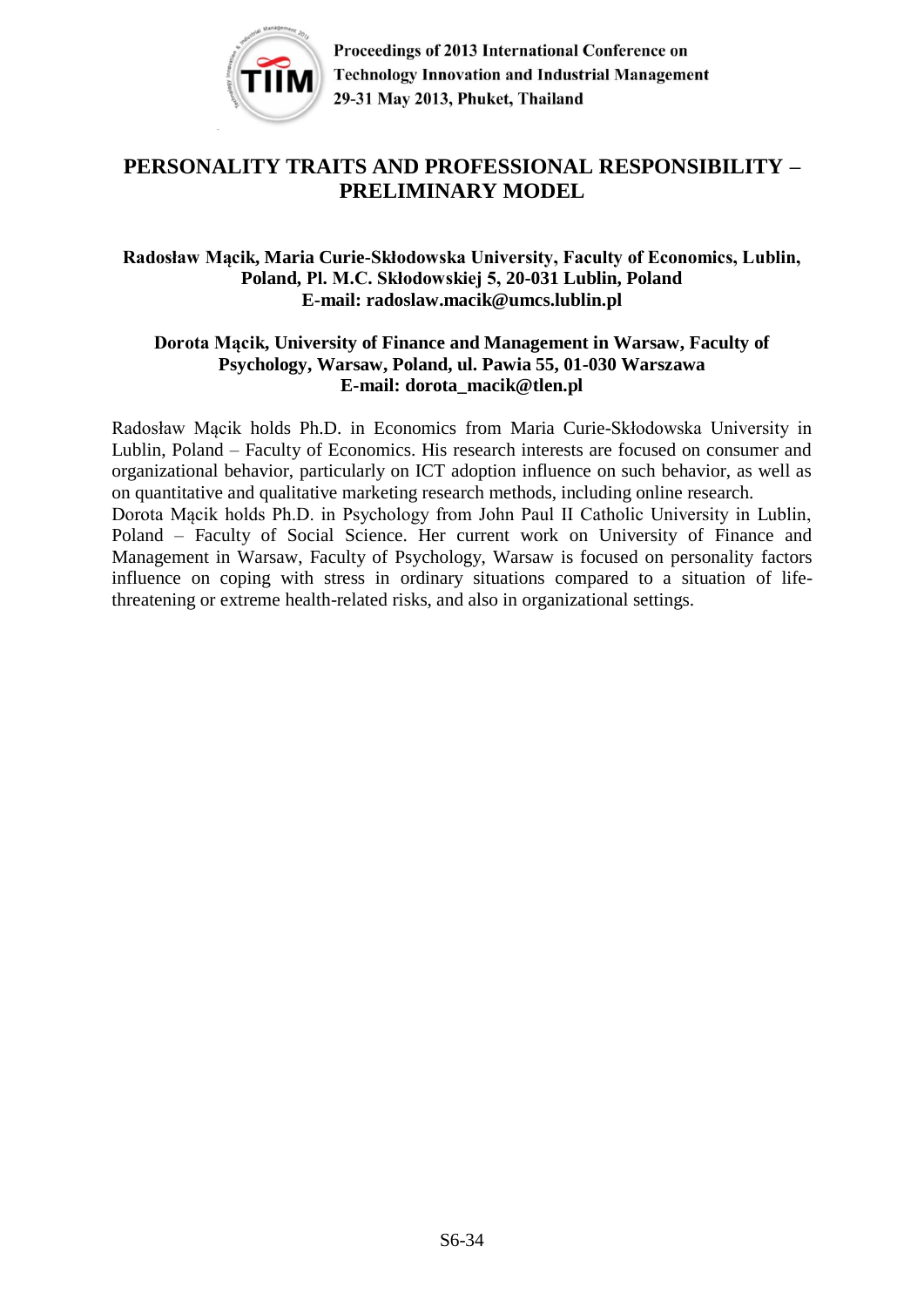

# **PERSONALITY TRAITS AND PROFESSIONAL RESPONSIBILITY – PRELIMINARY MODEL**

**Radosław Mącik, Maria Curie-Skłodowska University, Faculty of Economics, Lublin, Poland, Pl. M.C. Skłodowskiej 5, 20-031 Lublin, Poland E-mail: radoslaw.macik@umcs.lublin.pl**

#### **Dorota Mącik, University of Finance and Management in Warsaw, Faculty of Psychology, Warsaw, Poland, ul. Pawia 55, 01-030 Warszawa E-mail: dorota\_macik@tlen.pl**

#### **ABSTRACT**

*Purpose: Purpose of this paper is analysis of connections between personality traits and effective functioning on different levels of professional responsibility. The main aim of this study was building a model which could explain in what way personality moderates coping with responsibility stress.*

*Methodology: Two research questions were stated: What personality traits distinguish managers from other groups with personal responsibility of decision (with higher and lower level of responsibility); and: What stable personality and emotional control traits can predict effective professional functioning on different required levels of personal responsibility decision? Three groups of people (N=110), with different level of responsibility were exam: managers – characterised by middle level of personal responsibility, Air Traffic Controllers (ATC) – very high level of personal responsibility and representatives of different occupations with low level. Two questionnaires were used: to measure personality traits (Neo-Pi-R, Costa&McCrae) and emotional control (ECQ Brzezinski).* 

*Findings: Comparing of analysed groups shows many significant differences in four of the five big dimensions and specific traits. So, it is possibly to say, that probably only special types of persons can be effective as manager, like as ATC. Also, two path models were estimated. Initial model was poorly fitting the data, but the second one is characterized by very good fit indices. It shows, that some personality traits effect responsibility level directly, and in the highest way - Values. Excitability in general has negative influence on responsibility level.* 

*Value/oryginality: The main originality of this paper is comparing managers with ATC group as a specific kind of responsibility. This approach make possible to state conclusions about real role of special personality traits to be effective in coping with stress responsibility.*

**Keywords:** professional responsibility, personality traits , managers, air-trafic controllers, organizational psychology

**Classification:** research article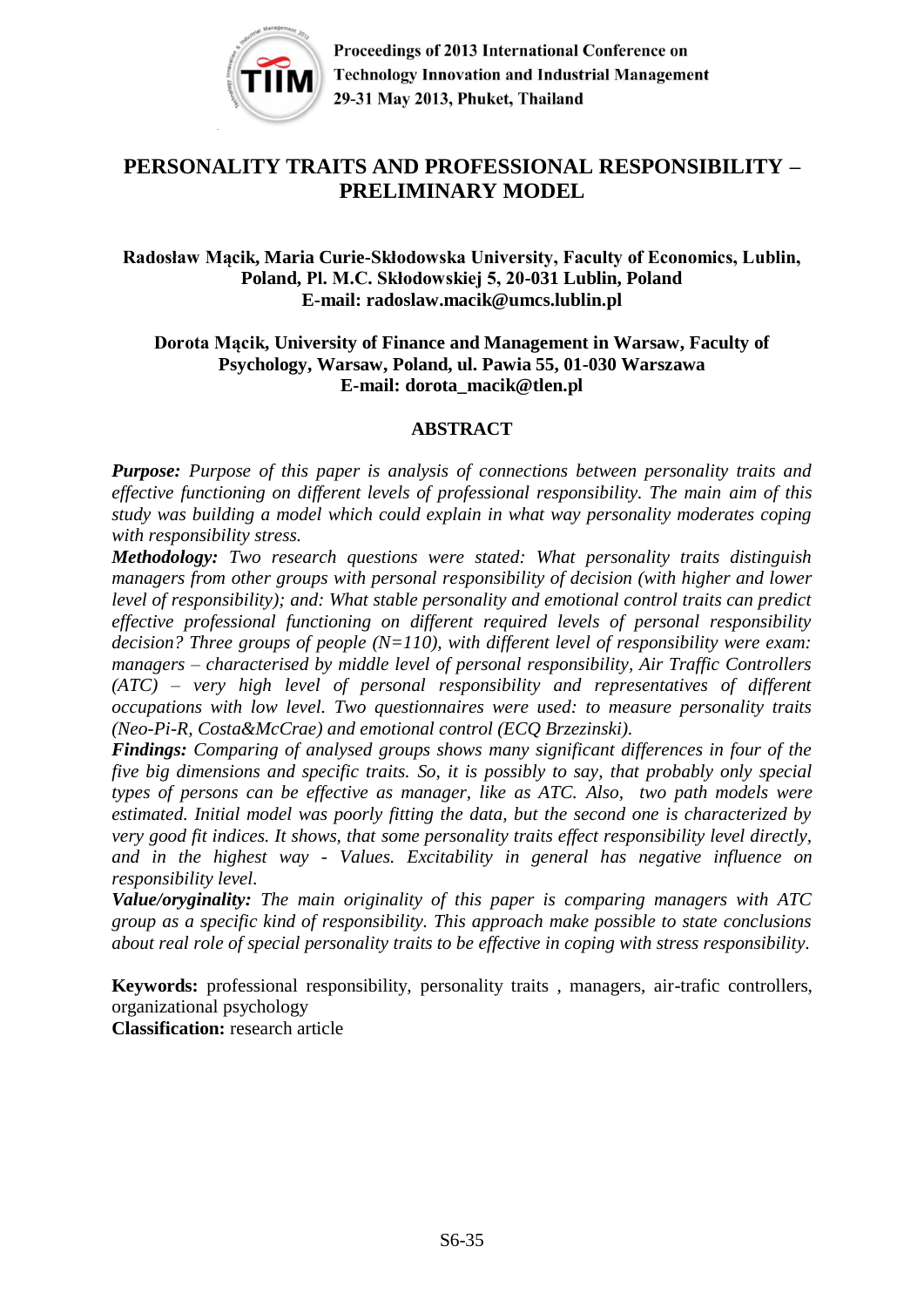

## **PURPOSE OF THE STUDY**

The purpose of this paper is to analyse the connections between selected personality traits and the effective functioning on different levels of professional responsibility.

Management, nowadays, is very difficult. Enterprises functioning in rapidly changing environments require managers to be a special kind of person with the aim of effective coping with challenges.

We can distinguish some specific conditions that make management difficult.

First of all, there are conditions related to global situations. Globalization processes make even quite small firms (SMEs) similar to MNEs, especially during decision processes (Berger *et al.,* 2012, Shimizu *et al.,* 2012), while external conditions change very fast. On the other hand, at a time of global crisis, necessary decisions can be unpopular sometimes, especially for employees, causing managers meeting with many negative emotions which they have to cope with (Mazzei and Ravazzani 2011, Ricard *et al.*, 2012, Metz *at al.* 2012, : Zagelmeyer and Gollan 2012).

The second thing is the expansion of ICT. As a result, managers have more information; and the information, even from other countries, is coming immediately. It is difficult to assimilate and process so many pieces of information; to try to select the important pieces and then make the best decisions for the company (Rei, 2004; Girard, 2005; Rajabzadeh *et al.,* 2012, Tao and Min, 2011, Carlevale 2011).

The third thing is the relationships with a large group of people. In many cases, these relationships have only a business nature, but some of them are not satisfied (due to type of person/personality or, for example, the subject of negotiation). It is also a reason of stress present in a manager's life.

The last thing is the level of personal responsibility taken for a decision. Every manager takes their own, personal responsibility for the effects of a decision they have made. The level of responsibility is related to the level of competence, but being even very competent employee is not enough to effective functioning as manager (Holmlund-Rytkönen and Strandvik 2005). This situation is caused by personality traits, which are very important in understanding a manager's functioning, such as consciousness, openness or possibilities to control emotions (Markowić, 2008; Service nad Carson 2010; Dragoni, 2011).

However, a manager's level of responsibility, especially in small and medium firms, although quite high, is not very high. So it is interesting to see, what personality structure characterises the people who must cope with a very high level of responsibility. It was decided that Air Traffic Controllers (ATC) can be a good control group for managers. The level of responsibility among ATCs is very high, because in the case of a mistake or a wrong decision, there is a real risk of an air crash and human death (Metzger and Parasuraman, 2005).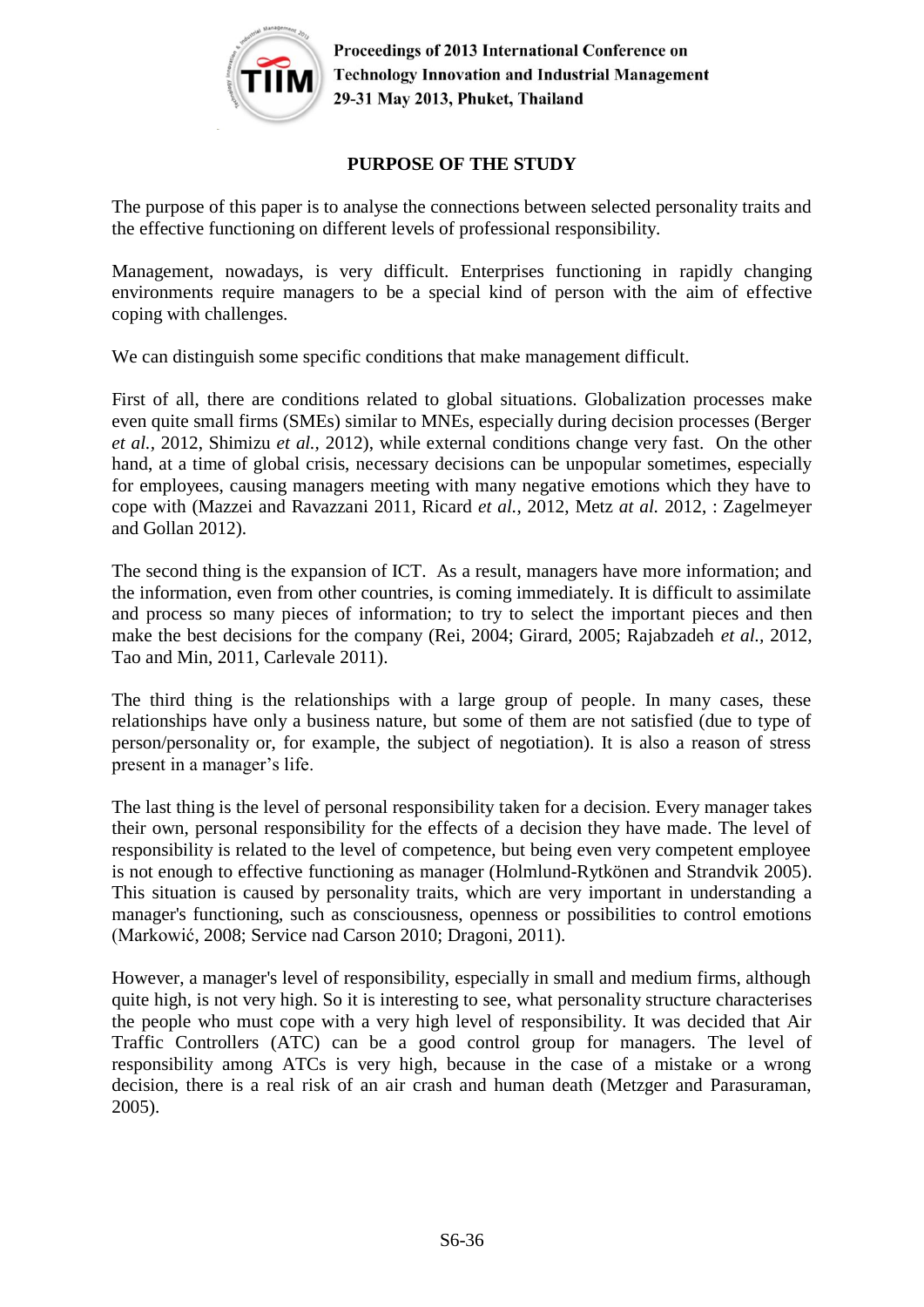

#### **METHODOLOGY**

Among many different factors, which are related to effective management, we can distinguish personality traits. It is known, that they are important, because managers finally take full responsibility for their decision and cope with decision's stress in a way which is characteristic for them. External conditions, quick changes and even technologies and possibilities of getting more information, make the deciding process more stressful. On the other hand, this process must be rather quick, as a response to an actual situation. Managers try to cope with this stress and decision responsibility in a different way and with a different level of effectiveness. The aim of the presented research was an attempt to find specific traits, which allowed managers to be effective in coping with responsibility stress.

Two research questions were stated:

*RQ1*. What personality traits distinguish managers from other groups with personal responsibility of decision (with higher and lower level of responsibility)? And, as a specific detail: How much personality profiles differ in groups?

*RQ2*. In what way stable personality and emotional control traits can predict effective professional functioning on different required levels of personal responsibility decision?

To find the answers:

It was decided to examine three groups of people  $(N=110)$ , which differ in the level of responsibility. The main group was managers – characterised by a middle level of personal responsibility (n=60), and two control groups: one of them was Air Traffic Controllers (ATC)  $-a$  very high level of personal responsibility ( $n=25$ ), and the last – representatives of different occupations (DO) with a low level of responsibility (n=25). Subjects were qualified to participation in that study, by students Agnieszka Trybuś and Magdalena Bogacka-Neugebauer, who also administered tests to the subjects and coded data. Authors want to thank them for their support in this study.

To find personality traits we has decided to use the Costa and McCrae approach, which is well known as the Big Five model, because of its relative stability of traits and, additionally, the possibilities to make cross-culture comparisons. The Neo-Pi-R questionnaire by Costa & McCrae in the Polish adaptation was used to measure personality structure. To examine one's possibilities to control emotions, a short scale was used, which measures internal predispositions to cope with emotional states. This scale was constructed in Poland by Brzeziński, and the basic theory lies among biological approaches.

Statistical analyses were made by using the IBM SPSS 21 statistic programme.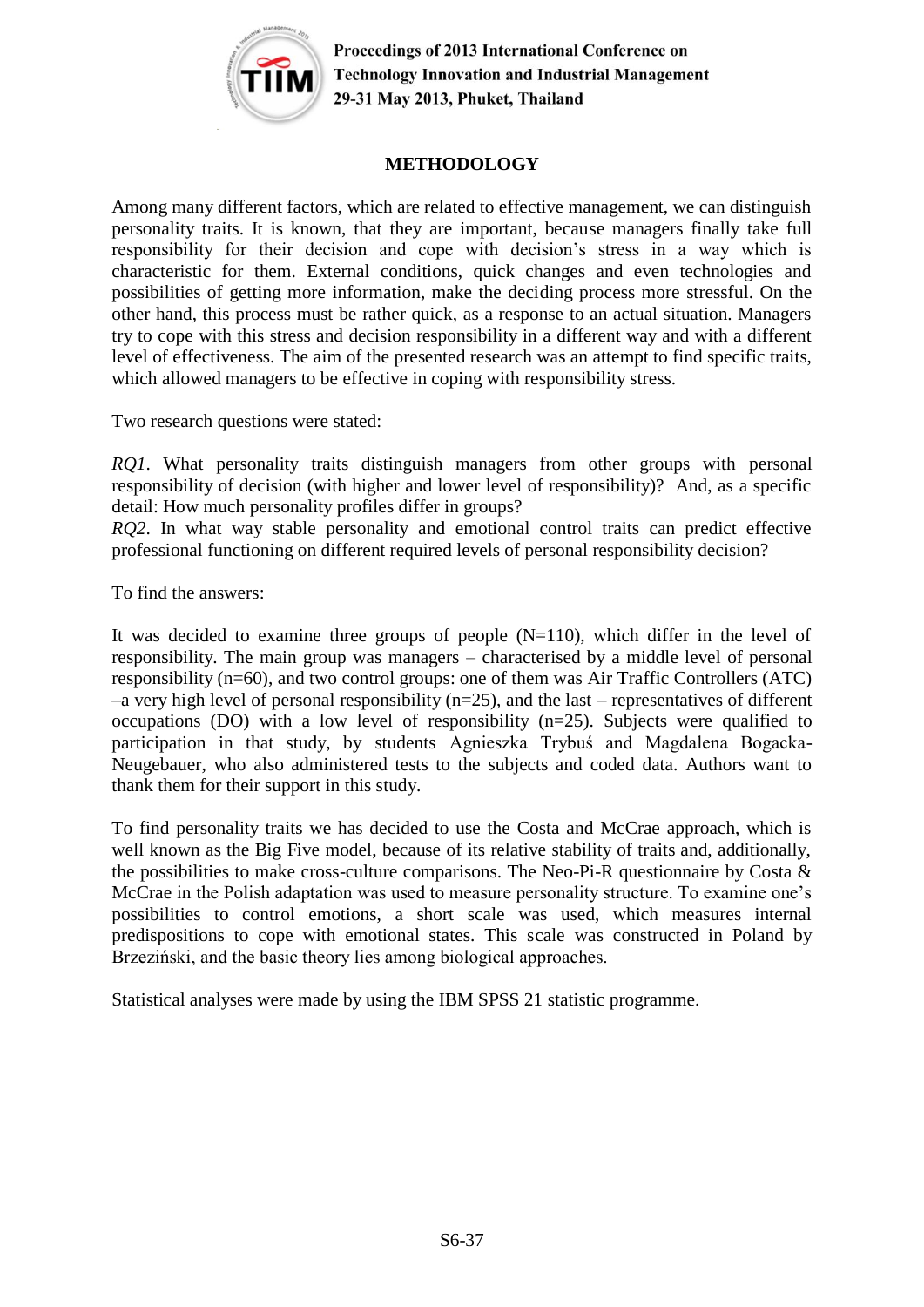

#### **FINDINGS**

#### **1. Differences in personality structure**

The first step to find answers to the research questions was comparing the personality traits among the three groups.

The first analysed trait was Neuroticism. This personality factor shows emotional stability and susceptibility to experiencing negative emotions.

|                            | <b>ANOVA</b>   |                         | <b>Managers</b><br>$n = 60$ |               | <b>ATC</b><br>$n = 25$ |                       | Others<br>$n = 25$    |                       | Manager<br>$S -$<br><b>ATCs</b> | Manager<br>S.<br>others      |
|----------------------------|----------------|-------------------------|-----------------------------|---------------|------------------------|-----------------------|-----------------------|-----------------------|---------------------------------|------------------------------|
| Personality<br>Trait       | $\overline{F}$ | $\boldsymbol{p}$        | M                           | <b>SD</b>     | M                      | <b>SD</b>             | M                     | <b>SD</b>             | Post-hoc<br>$\boldsymbol{p}$    | Post-hoc<br>$\boldsymbol{p}$ |
| Neuroticism                | 10,48<br>6     | ,00<br>$\overline{0}$   | 4,6<br>7                    | 2,0<br>9      | 2,8<br>$\overline{4}$  | 1,7<br>7              | 5,3<br>2              | 2,1<br>$\overline{2}$ | ,001                            | ,369                         |
| Anxiety                    | 18,51<br>5     | ,00<br>$\boldsymbol{0}$ | 5,1<br>8                    | 2,0<br>5      | 2,6<br>8               | 1,7<br>5              | 5,4<br>4              | 1,4<br>$\tau$         | ,000                            | ,833                         |
| Angry<br>hostility         | 10,36<br>6     | ,00<br>$\theta$         | 4,9<br>5                    | 1,5<br>$\tau$ | 3,4<br>$\overline{4}$  | 2,1<br>2              | 5,6<br>$\mathbf{0}$   | 1,7<br>6              | ,008                            | ,306                         |
| Depression                 | 7,561          | ,00<br>1                | 5,1<br>$\theta$             | 2,6<br>7      | 2,9<br>6               | 1,9<br>9              | 5,2<br>8              | 2,4<br>8              | ,001                            | ,950                         |
| Self-<br>consciousnes<br>S | 1,821          | ,16<br>$\overline{7}$   | 5,0<br>8                    | 2,2<br>8      | 4,5<br>$\overline{2}$  | 1,8<br>$\overline{3}$ | 5,6<br>$\overline{4}$ | 1,7<br>5              | ,491                            | ,500                         |
| Impulsivene<br><b>SS</b>   | 1,308          | ,27<br>5                | 6,7<br>7                    | 1,9<br>3      | 6,0<br>8               | 2,6<br>8              | 6,1<br>6              | 1,8<br>$\mathbf{0}$   | ,357                            | ,446                         |
| Vulnerabilit<br>y          | 10,92<br>2     | ,00<br>$\boldsymbol{0}$ | 4,1<br>3                    | 1,9           | 2,7<br>6               | 1,6<br>$\overline{4}$ | 5,2<br>8              | 2,1<br>5              | ,009                            | ,035                         |

**Tab. 1.** Differences between groups in *ANOVA* statistics for Neuroticism trait



Figure 1. Profiles of Neuroticism in analysed groups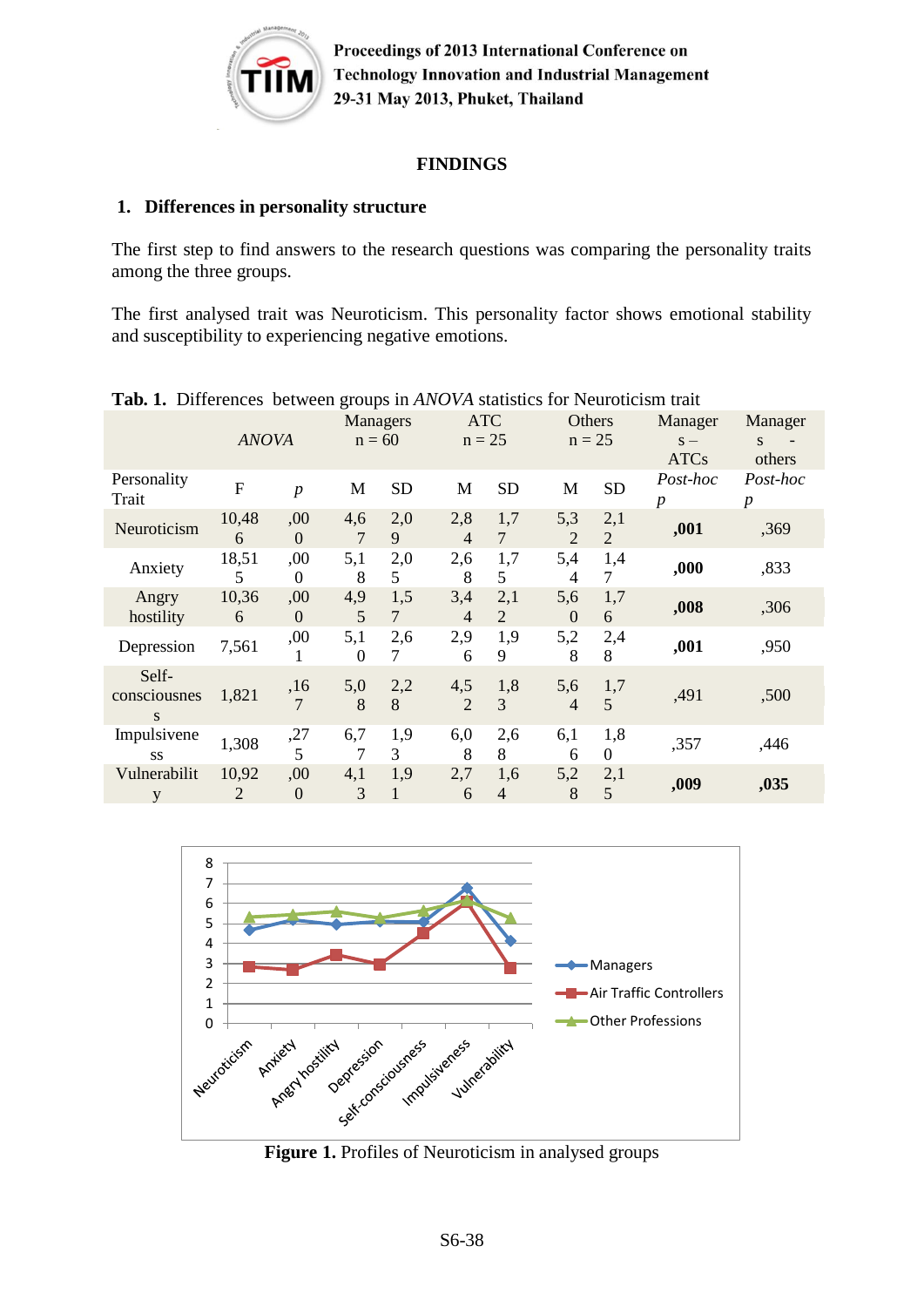

As it is shown in Table 1 and Figure 1 managers are more similar to people with low level of responsibility than to ATCs. High responsibility level requires skills of controlling negative emotions, such as anxiety, anger, irritation, sense of helplessness or guilt. It is also related to a low level of vulnerability, which means the ability to coping with stress effectively with no negative feelings. On the other hand, the level of Impulsiveness (interpreted as being able to control sudden desires of doing something) is quite high in all the groups. It shows that irrespectively of the responsibility level, people need to do something for themselves to reduce stress. This analysis suggests, that in stressful management conditions – related to a higher responsibility – managers should be more similar to ATCs.

The next trait is Extroversion. It is important in effective management because of the necessity of relationships. The profiles of analysed groups are shown in Figure 2.

A manager is a person who should have good relations with subordinates, other managers and people from enterprise's environment with the aim of effective managing. The results of this study confirm, that managers are a group with the highest level of global extroversion. They are friendly people, with a large number of social contacts. At the same time, however, they are assertive, dominative with a tendency to leadership. These traits allow them to be independent in decision making; it is similar in ATCs' profile.

|                        | <b>ANOVA</b>   |                | <b>Managers</b><br>$n = 60$ |           | <b>ATC</b><br>$n = 25$ |           | Others<br>$n = 25$ |           | Manager<br>$S -$<br><b>ATCs</b> | Manager<br>$S -$<br>others   |
|------------------------|----------------|----------------|-----------------------------|-----------|------------------------|-----------|--------------------|-----------|---------------------------------|------------------------------|
| Personality<br>Trait   | $\overline{F}$ | $\overline{p}$ | M                           | <b>SD</b> | M                      | <b>SD</b> | M                  | <b>SD</b> | Post-hoc<br>$\boldsymbol{p}$    | Post-hoc<br>$\boldsymbol{p}$ |
| Extraversion           | 7,586          | ,001           | 6,85                        | 2,39      | 5,60                   | 2,45      | 4,88               | 1,62      | ,056                            | ,001                         |
| Warmth                 | 2,21           | ,109           | 5,63                        | 2,35      | 5,68                   | 2,50      | 4,48               | 2,49      | ,996                            | ,115                         |
| Gregariousn<br>ess     | ,652           | ,523           | 6,12                        | 2,35      | 5,48                   | 2,80      | 5,88               | 1,79      | ,685                            | ,942                         |
| Assertivenes<br>S      | 4,014          | ,021           | 6,68                        | 1,88      | 6,68                   | 2,21      | 5,36               | 2,27      | 1,000                           | ,021                         |
| Activity               | 8,506          | ,000           | 6,75                        | 1,92      | 5,36                   | 1,98      | 5,00               | 2,25      | ,012                            | ,001                         |
| Excitement-<br>seeking | 7,589          | .001           | 6,73                        | 1,92      | 5,24                   | 1,74      | 5,40               | 2,00      | ,004                            | ,011                         |
| Positive<br>emotions   | 3,523          | ,033           | 6,72                        | 2,30      | 6,44                   | 2,43      | 5,28               | 2,09      | ,867                            | ,026                         |

**Tab. 2**. Differences between groups in *ANOVA* statistics for Extraversion trait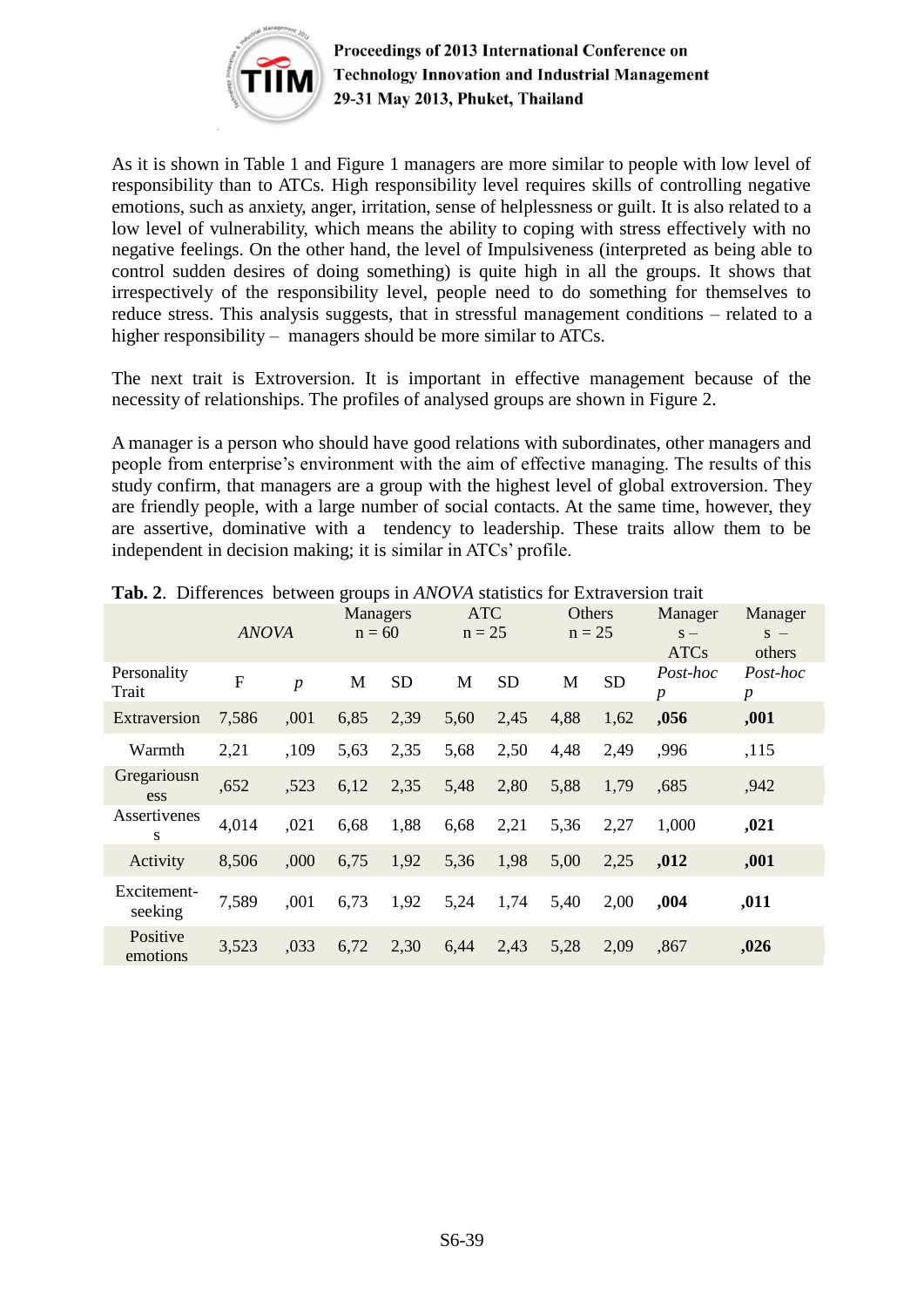

**Figure 2.** Profiles of Extraversion in analysed groups

But, in contrast to ATCs, not very high responsibility level allows them to be more active (e.g. work under time pressure) and risky. Rapid enterprise changes of the environment sometimes require risky decisions, which are not expected from ATCs. However, a lower level of the Excitement-seeking trait could be an impediment in effective management.

The third analysed personality trait was Openness to experience, for this dimension almost all means (for three groups) are lying above an average level (typically assumed as score between  $4<sup>th</sup>$  and  $6<sup>th</sup>$  sten), which suggests that decision making – in a broad sense – requires curiosity, tolerance and a special kind of unconventional thinking.

|                      |        | <b>ANOVA</b>     | <b>Managers</b><br>$n = 60$ |           | <b>ATC</b><br>$n = 25$ |           | Others<br>$n = 25$ |           | Manager<br>$S -$<br><b>ATCs</b> | Manager<br>$S -$<br>others   |
|----------------------|--------|------------------|-----------------------------|-----------|------------------------|-----------|--------------------|-----------|---------------------------------|------------------------------|
| Personality<br>Trait | F      | $\boldsymbol{p}$ | M                           | <b>SD</b> | M                      | <b>SD</b> | M                  | <b>SD</b> | Post-hoc<br>$\boldsymbol{p}$    | Post-hoc<br>$\boldsymbol{p}$ |
| <b>Openness</b>      | 3,800  | ,025             | 7,43                        | 1,82      | 7,68                   | 2,34      | 6,32               | 1,73      | ,853                            | ,044                         |
| Fantasy              | .936   | ,395             | 7,05                        | 2,32      | 7,36                   | 1,93      | 6,52               | 2,18      | ,826                            | ,574                         |
| Aesthetics           | ,336   | ,715             | 5,70                        | 1,84      | 5,72                   | 2,97      | 6,12               | 2,20      | 1,000                           | ,786                         |
| Feelings             | 4,903  | ,009             | 7,33                        | 1,92      | 6,20                   | 2,60      | 5,92               | 2,18      | ,073                            | ,018                         |
| <b>Actions</b>       | 1,583  | ,210             | 7,05                        | 2,47      | 6,76                   | 2,22      | 6,12               | 1,24      | ,934                            | ,069                         |
| Ideas                | 4,682  | ,011             | 6,98                        | 1,80      | 7,88                   | 2,54      | 6,16               | 1,80      | ,145                            | ,195                         |
| Values               | 19,818 | .000             | 7,72                        | 1,57      | 9,00                   | 1,26      | 6,08               | 2,10      | ,001                            | ,004                         |

**Tab. 3.** Differences between groups in *ANOVA* statistics for Openness trait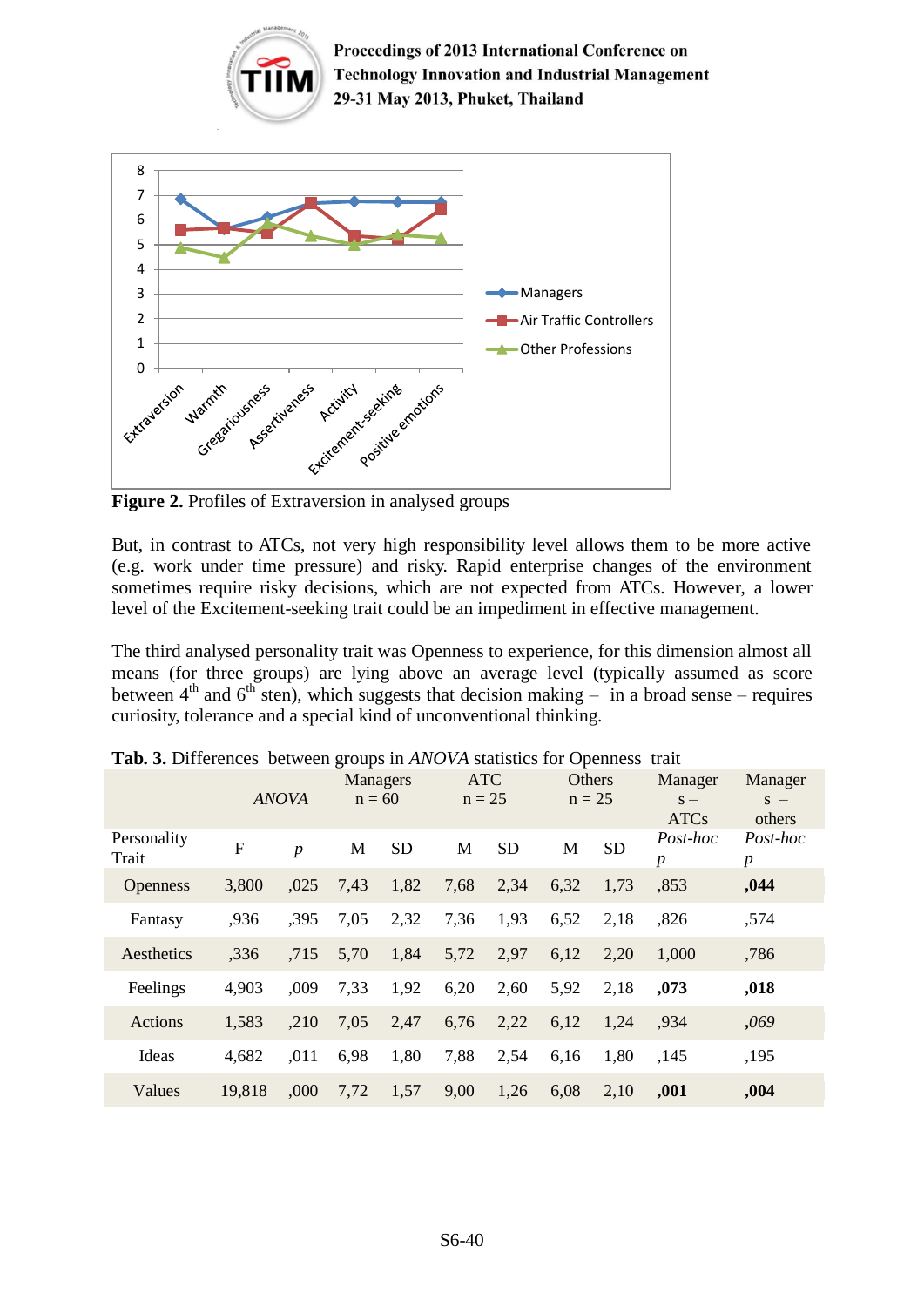



**Figure 3.** Profiles of Openness in analysed groups

A low responsibility level (in other professions group) is related to a relatively lower openness to experience in all of its factors, and almost all factors have similar averages. With increasing of responsibility profiles come more varied. Managers are similar to ATCs in general Openness trait and in Fantasy, Aesthetic and Action factors. Fantasy is probably important for an anticipation of possible consequences of decisions and makes the managers able of strategy planning. Managers, like ATCs, are also open to seek new possibilities, skills and chances to be better at decision making. Managers have a higher level of feelings, which suggests that they can recognize emotions (both themselves and other people's) and probably use them in management. People of other professions cannot do it well, and ATCs must not follow emotions. A significant difference is also observed between ATCs and managers in Values factor. Managers are less open to values than ATCs, but more than people of other professions. ATCs' high result is probably caused by responsibility for peoples' safety and life. management sometimes requires reinterpreting of constant values (e.g. about HR policy or environmental protection), so an effective manager should be open to new ideas, values or trends to take the most appropriate solution.

The forth analysed personality trait was Agreeableness. It shows the way of interpersonal functioning, positive or negative relationships and tendency to be dependent / independent from others.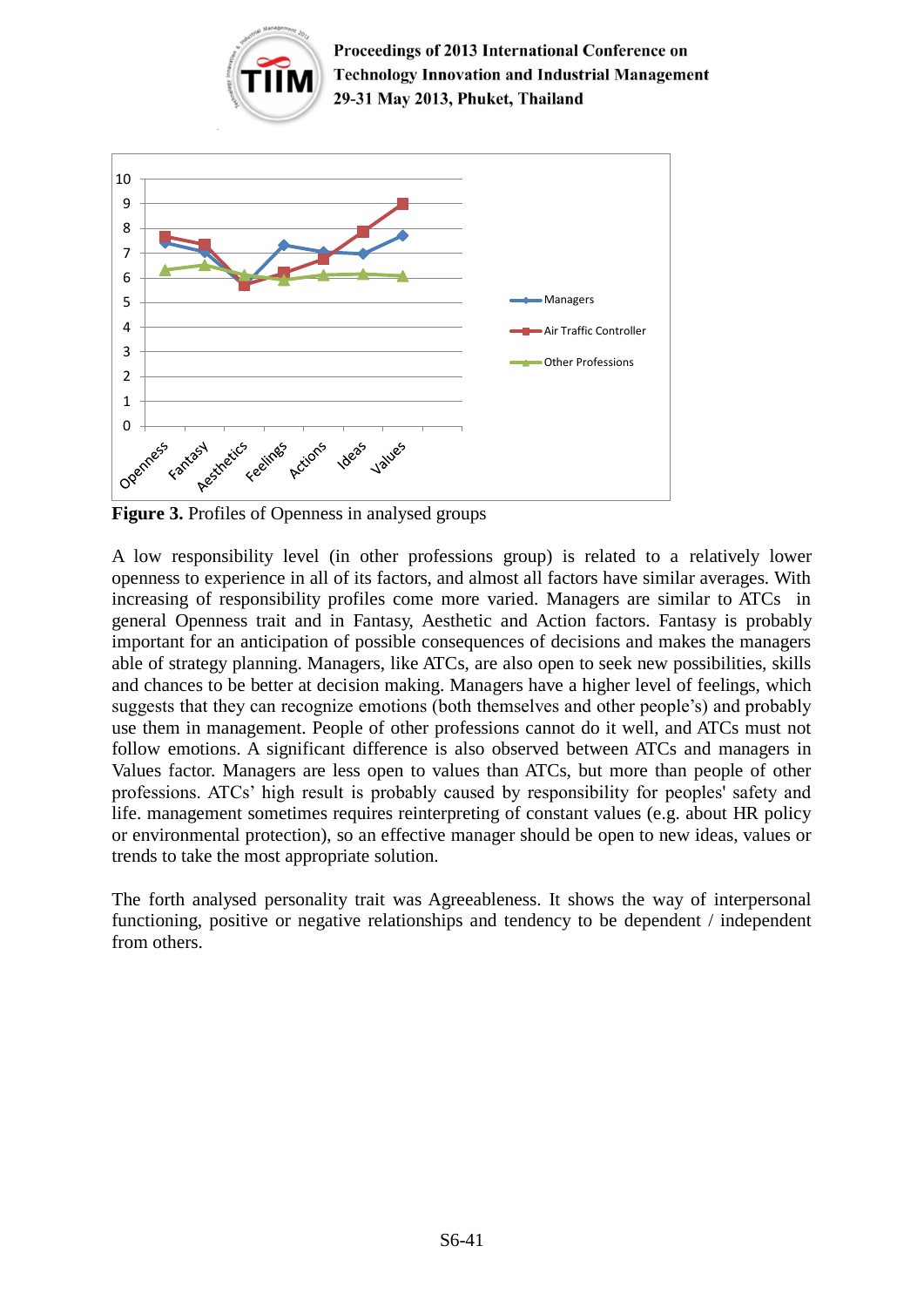

|                          |             | <b>ANOVA</b>     | <b>Managers</b><br>$n = 60$ |           | <b>ATC</b><br>$n = 25$ |           | Others<br>$n = 25$ |           | Manager<br>$S -$<br><b>ATCs</b> | Manager<br>$S -$<br>others   |
|--------------------------|-------------|------------------|-----------------------------|-----------|------------------------|-----------|--------------------|-----------|---------------------------------|------------------------------|
| Personality<br>Trait     | $\mathbf F$ | $\boldsymbol{p}$ | M                           | <b>SD</b> | M                      | <b>SD</b> | M                  | <b>SD</b> | Post-hoc<br>$\boldsymbol{p}$    | Post-hoc<br>$\boldsymbol{p}$ |
| Agreeablene<br><b>SS</b> | 2,240       | ,111             | 4,80                        | 1,96      | 5,64                   | 2,08      | 4,44               | 2,38      | ,214                            | ,750                         |
| <b>Trust</b>             | 8,281       | ,000             | 5,60                        | 2,32      | 6,96                   | 2,79      | 4,12               | 2,47      | ,058                            | ,035                         |
| Straightforw<br>ardness  | 3,379       | ,038             | 5,03                        | 2,41      | 6,28                   | 1,95      | 4,76               | 2,28      | ,062                            | ,870                         |
| Altruism                 | 2,976       | ,055             | 6,15                        | 2,17      | 5,84                   | 2,15      | 4,84               | 2,56      | .833                            | ,043                         |
| Compliance               | 6,170       | ,003             | 4,83                        | 1,59      | 6,44                   | 1,80      | 5,40               | 2,66      | ,001                            | ,689                         |
| Modesty                  | ,126        | ,882             | 5,12                        | 2,35      | 5,00                   | 2,36      | 4,84               | 2,29      | ,976                            | ,873                         |
| Tender-<br>mindedness    | 3,161       | ,046             | 4,90                        | 1,94      | 3,80                   | 2,36      | 5,12               | 2,07      | ,070                            | ,896                         |

#### **Tab. 4**. Differences between groups in *ANOVA* statistics for Agreeableness trait



**Figure 4.** Profiles of Agreeableness in analysed groups

A high responsibility (represented by Air Traffic Controllers) is related to a higher level of agreeableness. ATCs are more straightforward and believe in other peoples' honesty. But, it is worth to note that their work needs such attitudes (e.g. trust towards airplane pilots or cooperate controller). Managers and other professions work in conditions with a lower responsibility, and they also know that nowadays an absolute trust towards everyone can bring negative consequences. ATCs are more able than managers to control angry and aggressive behaviour during interpersonal conflicts, while managers seem to be more dominative and rivalrous. Responsibility is also related to a low tenderness. Feelings or sympathy should not be related to work or decision making due to a possibility of negative consequences. It seems that among managers the level of Tender-mindedness could be lower (now it is the same like other of professions with low responsibility), especially when environment conditions require non-popular decisions.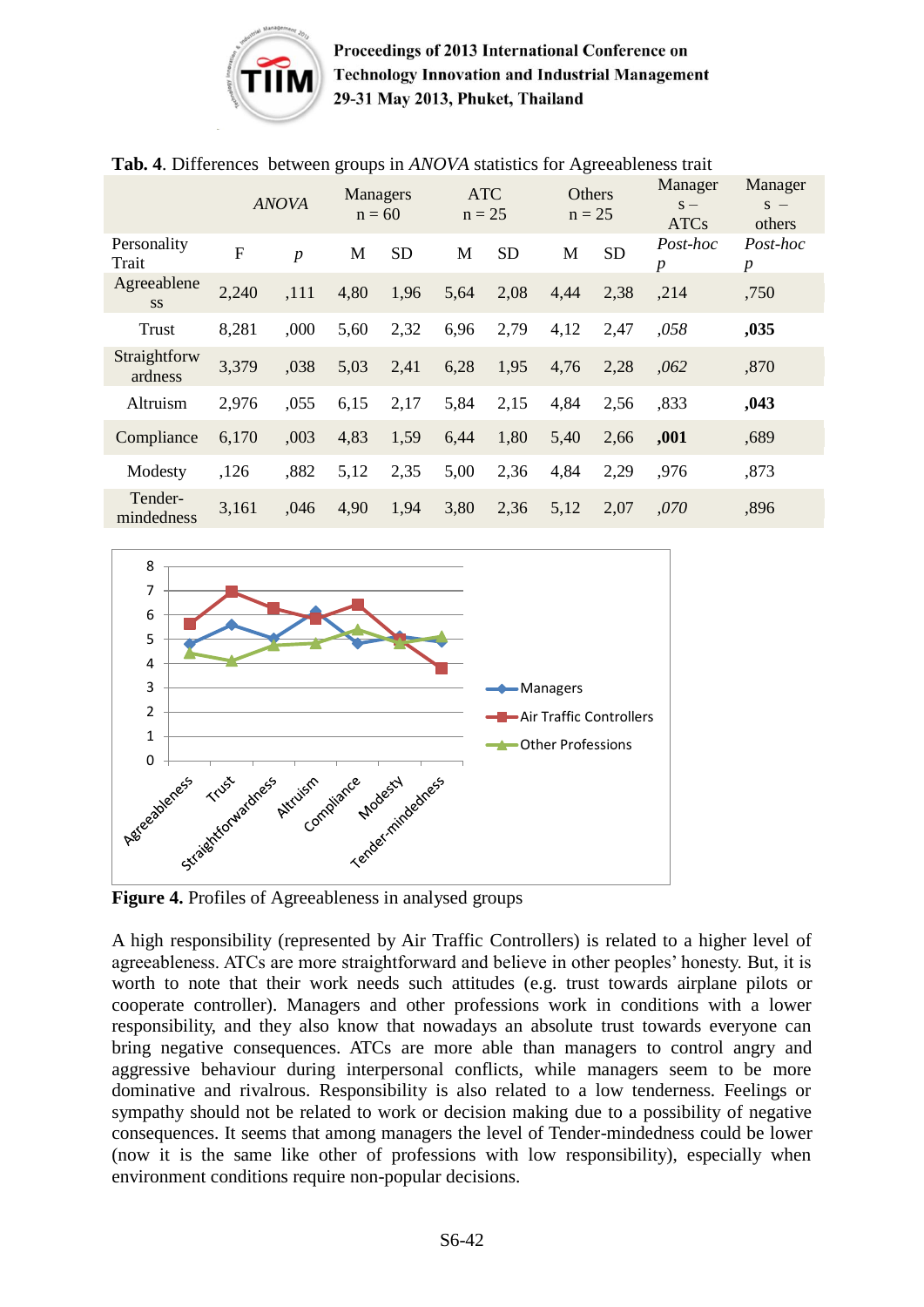

The last personality trait which was analysed was Conscientiousness. This dimension characterises level of behaviour organizing, motivation to work to goals achieving, tendency to keeping order and beliefs about own competency.

|  |  |  |  |  |  |  | Tab. 5. Differences between groups in ANOVA statistics for Conscientiousness trait |  |
|--|--|--|--|--|--|--|------------------------------------------------------------------------------------|--|
|--|--|--|--|--|--|--|------------------------------------------------------------------------------------|--|

|                         | <b>ANOVA</b>   |                       | Managers<br>$n = 60$ |           | <b>ATC</b><br>$n = 25$ |           | <b>Others</b><br>$n = 25$ |           | Manager<br>$S -$<br><b>ATCs</b> | Manager<br>$S -$<br>others   |
|-------------------------|----------------|-----------------------|----------------------|-----------|------------------------|-----------|---------------------------|-----------|---------------------------------|------------------------------|
| Personality<br>Trait    | $\overline{F}$ | $\boldsymbol{p}$      | M                    | <b>SD</b> | M                      | <b>SD</b> | M                         | <b>SD</b> | Post-hoc<br>$\boldsymbol{p}$    | Post-hoc<br>$\boldsymbol{p}$ |
| Conscientious<br>ness   | 7,131          | ,00                   | 6,32                 | 2,27      | 7,08                   | 2,60      | 4,72                      | 1,95      | ,342                            | ,011                         |
| Competence              | 21,541         | ,00<br>$\theta$       | 7,15                 | 1,63      | 8,52                   | 2,08      | 4,96                      | 2,44      | ,011                            | ,000                         |
| Order                   | 3,153          | $\frac{,04}{7}$       | 6,85                 | 2,43      | 6,40                   | 2,66      | 5,40                      | 2,14      | ,717                            | ,036                         |
| Dutifulness             | 5,623          | ,00<br>$\overline{5}$ | 6,17                 | 2,19      | 7,04                   | 2,57      | 4,88                      | 2,28      | ,252                            | ,053                         |
| Achievement<br>striving | 2,442          | ,09<br>$\overline{2}$ | 6,23                 | 2,48      | 6,64                   | 2,41      | 5,20                      | 2,27      | ,760                            | ,176                         |
| Self-discipline         | 4,819          | ,01<br>$\overline{0}$ | 6,00                 | 2,50      | 7,16                   | 2,70      | 5,00                      | 2,08      | ,123                            | ,208                         |
| Deliberation            | 1,034          | $\frac{,35}{9}$       | 5,57                 | 2,08      | 6,12                   | 2,33      | 6,16                      | 1,82      | ,507                            | ,458                         |



**Figure 5.** Profiles of Conscientiousness in analysed groups

Conscientiousness differs in the three groups, too.

People of different professions (with a low level of responsibility) have the lowest level of conscientiousness in all factors (excluding Deliberation). The highest responsibility (ATCs) is related to the highest level of the analysed personality trait. The most characteristic factor is Competence, which is the belief about one's possibility to cope with difficult situation. AT Controllers think about themselves as reasonable and effective people, whose decisions are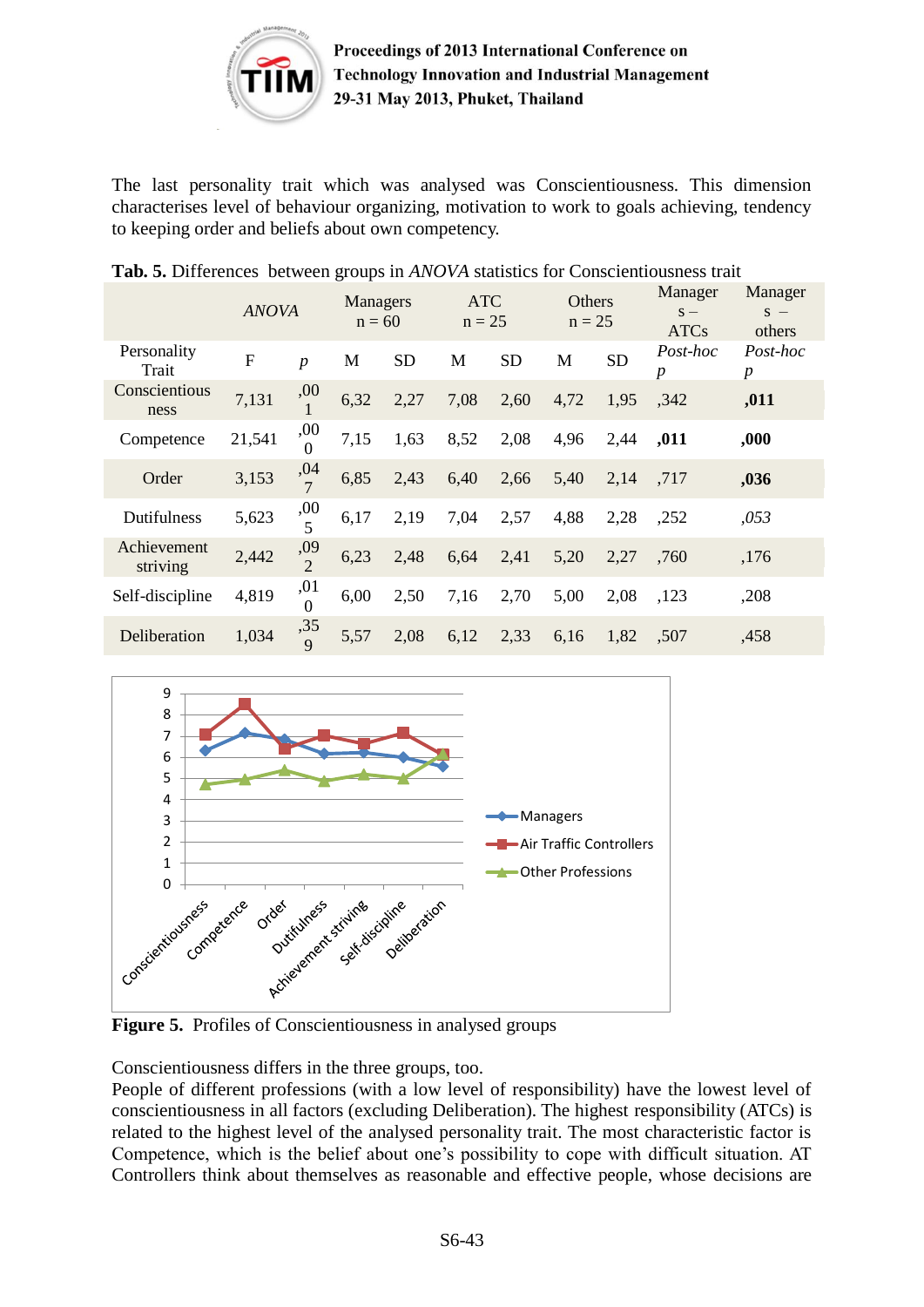

appropriate to situations. Managers have a bit lower level of Competence comparing to ATCs, but higher than other professions (the difference is significant in both comparisons).

The profiles of ATC and Manager groups are quite similar, and higher than profiles of other professions. It suggests than decision responsibility is related to Conscientiousness dimension.

#### **2. Differences in emotional control dimension.**

A special dimension of personality is emotional control. Differences between the analysed groups were found in emotional control: F=50,70, p=.000 for global emotional control possibility. In four of the five components the *p* is lower than .007, and only in one component – Situational control ANOVA is not significant.

|                                       | <b>ANOVA</b> |                  | Managers<br>$n = 60$ |           | <b>ATC</b><br>$n = 25$ |           | <b>Others</b><br>$n = 25$ |           | Managers<br>$- ATCs$         | Manager<br>$S -$<br>others   |  |
|---------------------------------------|--------------|------------------|----------------------|-----------|------------------------|-----------|---------------------------|-----------|------------------------------|------------------------------|--|
| Emotional<br>control<br>factors       | $\mathbf{F}$ | $\boldsymbol{p}$ | M                    | <b>SD</b> | M                      | <b>SD</b> | M                         | <b>SD</b> | Post-hoc<br>$\boldsymbol{p}$ | Post-hoc<br>$\boldsymbol{p}$ |  |
| Expression<br>control                 | 5,223        | ,007             | 50,32                | 11,16     | 56,56                  | 7,42      | 47,32                     | 10,78     | ,036                         | ,453                         |  |
| Emotional -<br>rational<br>motivation | 8,939        | ,000             | 48.90                | 10,46     | 58,44                  | 10,27     | 53,92                     | 7,04      | ,000                         | ,083                         |  |
| Emotional<br>resilience               | 6,128        | ,003             | 55.32                | 10,77     | 62,40                  | 6.63      | 53,04                     | 11,23     | ,001                         | ,772                         |  |
| Situational<br>control                | 1,069        | .347             | 49,40                | 11,53     | 45,76                  | 8,97      | 49,40                     | 11,25     | ,346                         | 1,000                        |  |
| Emotional<br>excitability             | 11,633       | ,000             | 45,50                | 9,55      | 37,04                  | 9,09      | 49,84                     | 10,38     | ,001                         | ,146                         |  |
| Emotional<br>control                  | 50,709       | ,000             | 52,75                | 10,33     | 71,76                  | 6,12      | 67,76                     | 8,41      | ,000                         | ,000                         |  |

**Tab. 6**. Differences between groups in *ANOVA* statistics for emotional control factors

A high responsibility level is related to good emotional control. ATCs are people who have skills to control their emotional expression in physical signs of them, like shaking hands, body movements, laughing or crying. They are also able to control their behaviour during an emotional arousal (both positive and negative). Decisions which they make have rational motives, irrespective of emotions. Managers seems to be more impulsive in their behaviour. Decisions made under the influence of emotions are significantly more emotionally motivated; even low responsibility in other professions is related to a higher level of rational motivating behaviour (statistical tendency).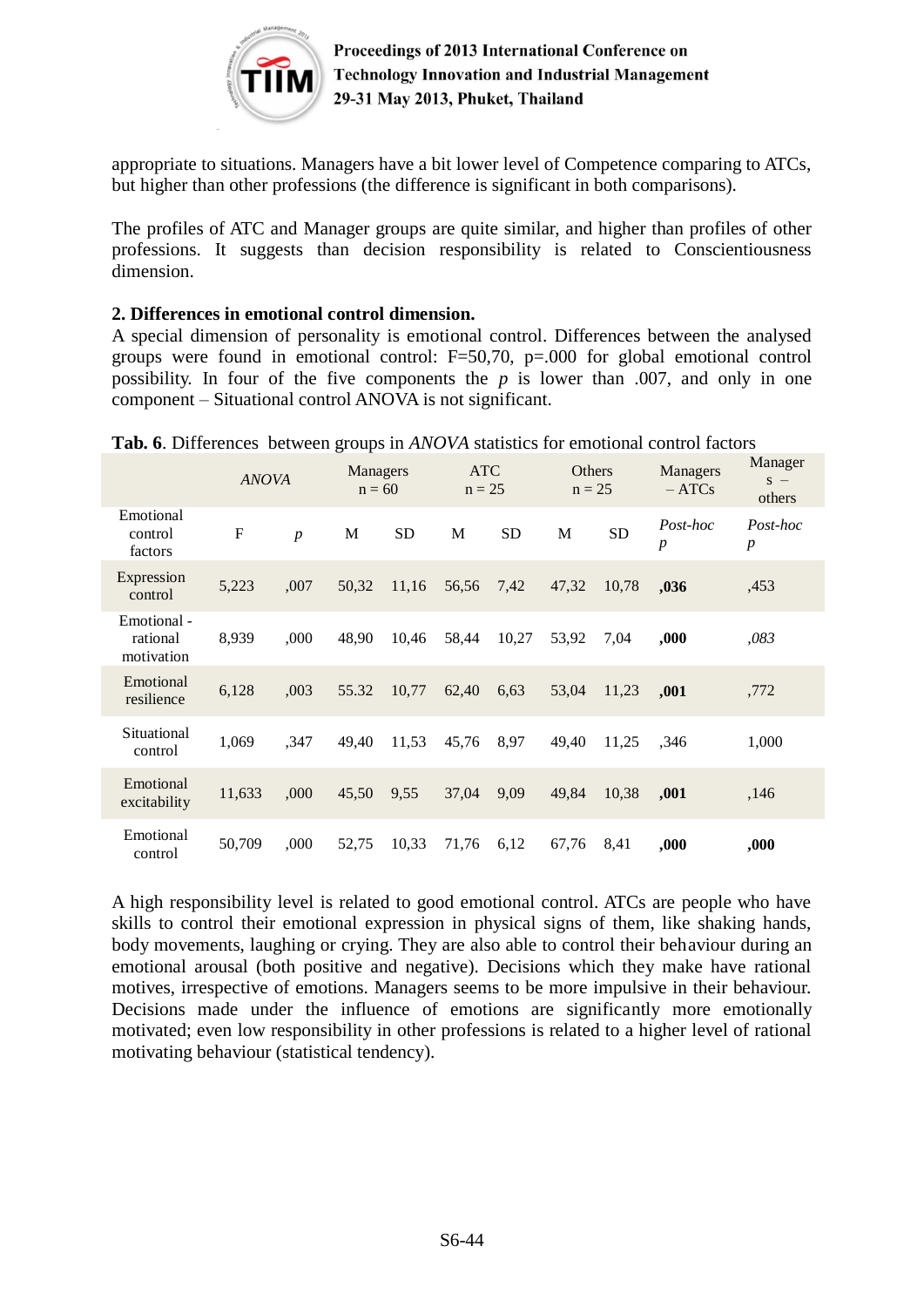



**Figure 6** Profiles of Emotional control in analysed groups

A level of Emotional resilience (understood as possibility to act under pressure) among managers is similar to a low responsibility group. It suggests that ability to work without disorganising is more difficult for managers compared to ATCs.

Emotional excitability is also related to responsibility. With increasing responsibility, the level of emotional arousal decreases. This means, that people who have emotional resistance and whose emotional excitability threshold is high – have a possibility to achieve managerial positions. In case of ATCs only such candidates are choosen during recruitment process.

Situational control does not differ groups. Management is generally a situation in which the possibility to control situations, even these with emotional context, is rather small. The way of interpreting these situations is similar for the three groups; the anxiety component is not very high, so coping strategies may occur as often as avoidance behaviours.

Summarising these results we can say, that managers have a significantly lower level of emotional control than ATCs, and they are similar to people with a low responsibility (no significant difference). It means that natural selection in career progression does not provide emotional stability for a manager.

### **3. Path models explaining responsibility level fit to personality traits**

The next aim which was taken was to find traits which can predict the effective functioning on different levels of responsibility. Two path models were estimated.

The first one (Model  $1 -$  Figure 7) was built on the basis of the earlier profile analysis. In this model a set of personality traits (from Big Five subdimensions) explains directly or indirectly (through an emotional – rational motivation or emotional excitability) the responsibility level. This model is poor in terms of fit (Table 7), although it allows us to predict a rather large proportion of responsibility level (about 43%) using its explanatory variables. A closer look at this model shows that the influence of the emotional – rational motivation of the responsibility level is not significant. This led to an improved Model 2 (Figure 8), for which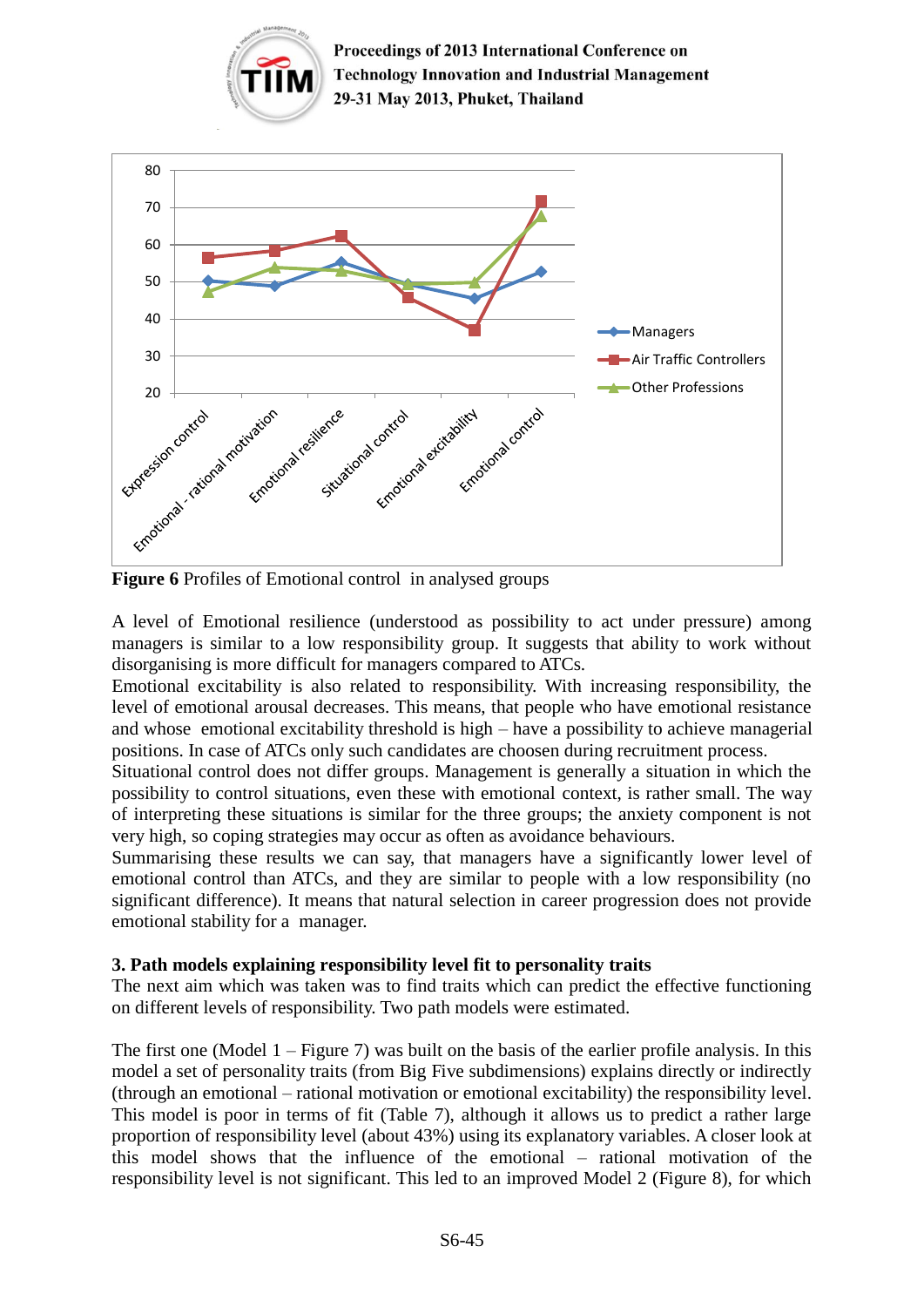

emotional – rational motivation and its direct explanatory variables were taken out. Therefore, Model 2 is simplified - it includes 5 personality subdimensions instead of 7, and only one additional construct – emotional excitability. Fit of Model 2 is substantially improved compared to Model 1, and is characterized by very good fit indices (Table 7).

In Model 2 five independent variables are correlated. Anxiety has positive correlations with angry hostility and feelings, and negative ones with assertiveness and values. The highest path coefficient is for anxiety and angry hostility: ,43 which means a moderate but significant relationship. Other people's correlation indicators are low, with a clear but rather small relationship.

As it is shown in a model, some personality traits effect responsibility level directly, these are: anxiety, angry hostility, and values. Values and angry hostility are also related to emotional excitability and effect responsibility in an indirect way. Assertiveness and feelings have no direct influence on responsibility level and effect it indirectly by an emotional excitability.



**Figure 7** Structure and estimation results of path Model 1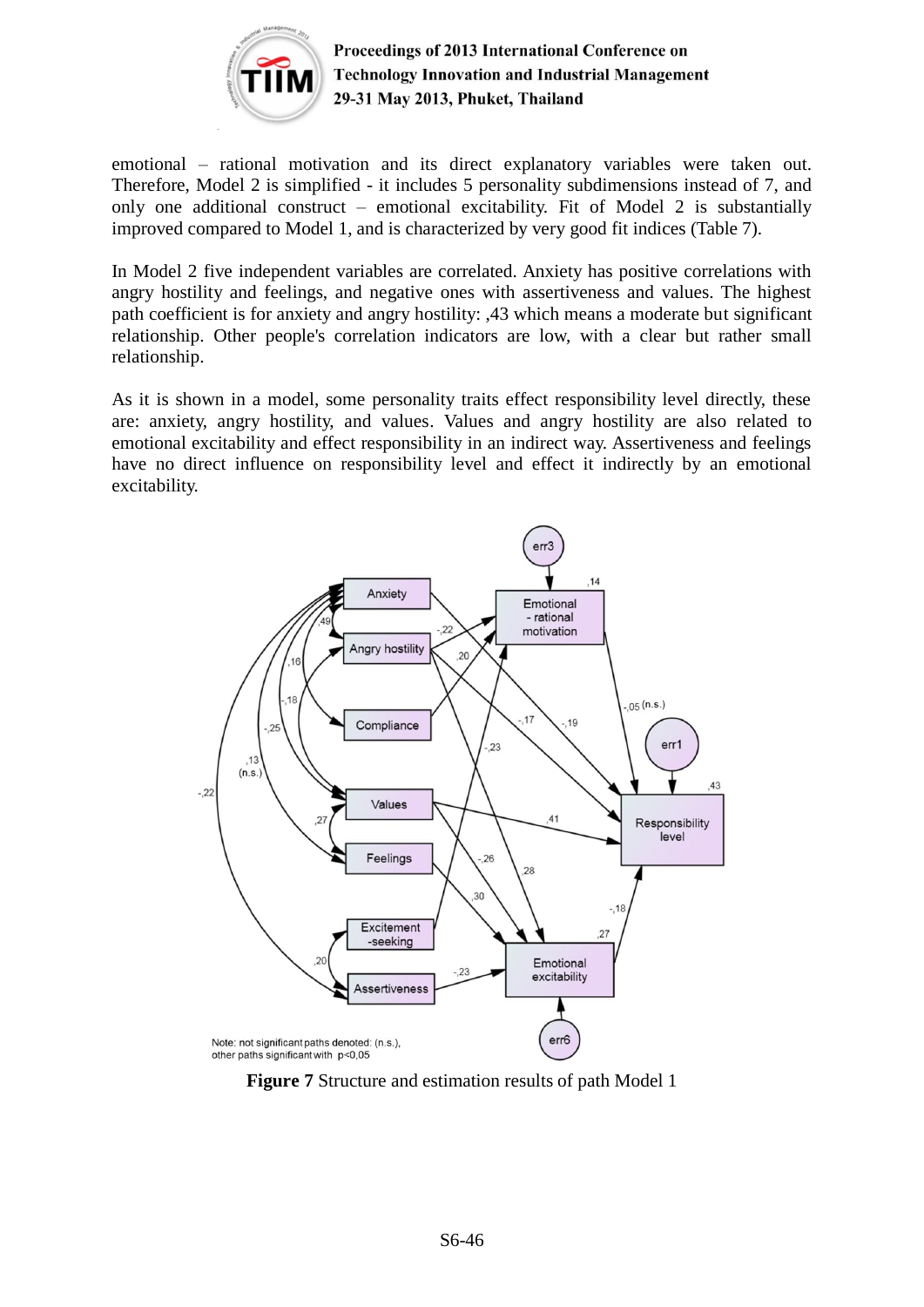

**Figure 8** Structure and estimation results of path Model 2

The highest standardised path coefficient is for Values. This trait is understood as tolerance, but from other hand - openness and readiness to discuss different values or seeking other, even not quite accepted solutions. At the same time openness to values and new solutions and being tolerant can decrease emotions when faced with new situations, so emotional excitability level became lower. This two traits can make one's more responsible.

Anxiety is the only one personality trait which effects responsibility level directly in a negative direction. Anxiety persons (even without anxiety disorder) are nervous, full of tension, with a tendency to worry. General anxiety, which is a characteristic for people with high level of this trait, is not appropriate for high responsibly management positions.

Angry hostility with a tendency to experience and react with anger, irritation or hostile attitudes to others makes it difficult to clearly evaluate environmental and human conditions, so management becomes less effective.

Excitability trait is also affected by feelings, angry hostility and assertiveness. Feelings are understood as a sensitivity to one's emotions, which are experienced deeper and in a more differentiated way. A low feelings level suggests that emotional states are less intensive and are only of a little importance. Angry hostility means a tendency to react with anger, frustration and embitterment and these feelings are intensive. An increase of angry hostility is related to the increase in excitability level. The last trait which affects excitability is assertiveness, and its influence is negative. It means that assertive people – being dominative, authoritative and often natural group leaders – do not experience intensive emotions, especially negative, that they cannot control. These four traits explain 27% of an emotional excitability variation. Emotional excitability  $-$  in general  $-$  has a negative influence on a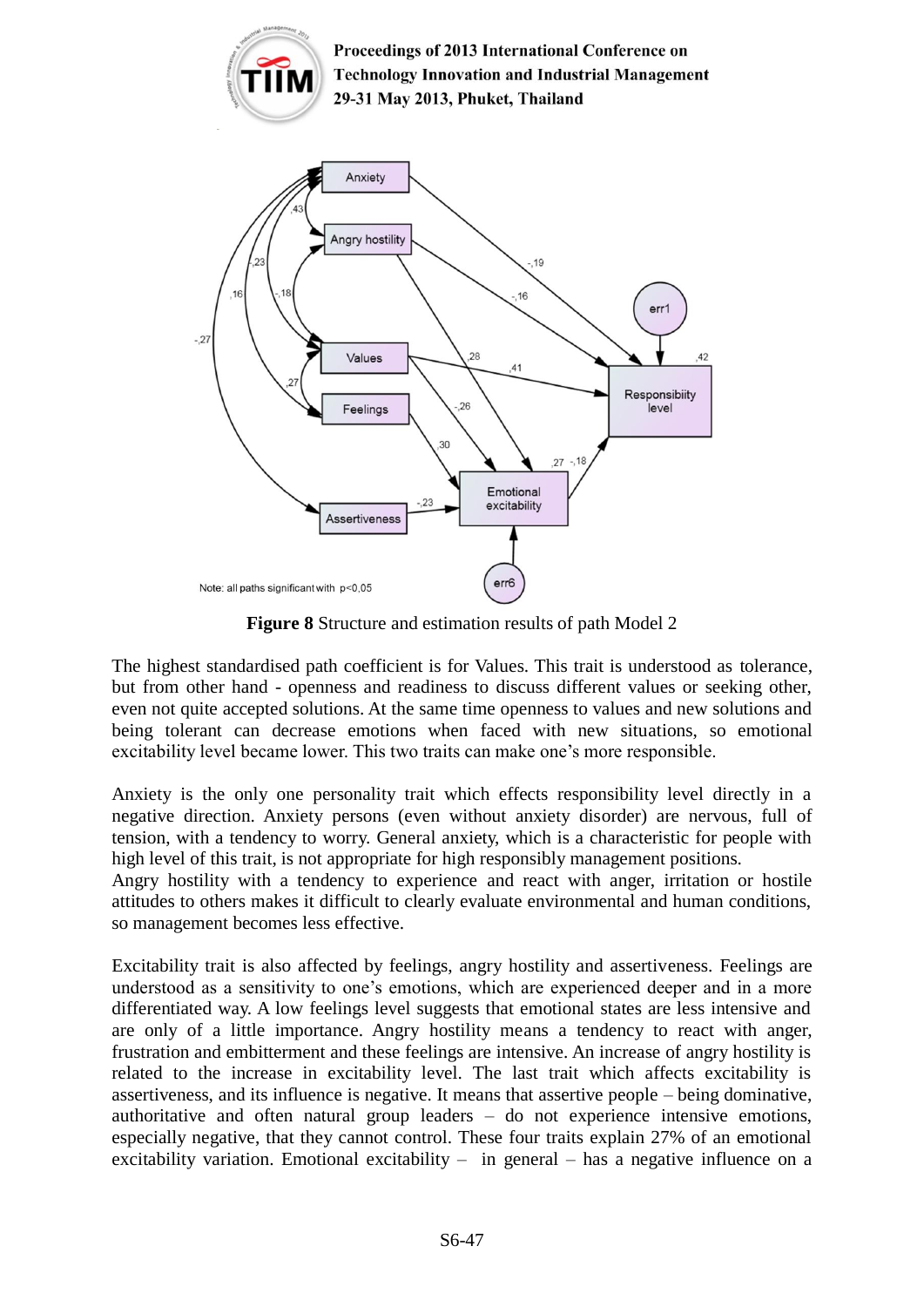

responsibility level, which means that easier coming into emotional states (higher results in this scale) is related to poorer responsibility.

Generally, anxiety, angry hostility and values, and also emotional excitability (affected by angry hostility, values, feelings and assertiveness) explain 42% of responsibility variation. This model is fitting the data very well, and is characterized by very good fit indices.

|                           | <b>Measures</b>                                         | Model 1        | Model 2  |
|---------------------------|---------------------------------------------------------|----------------|----------|
| Variance<br>explained     | Responsibility level                                    | ,433           | ,417     |
|                           | <b>Emotional excitability</b>                           | ,273           | ,274     |
|                           | Emotional – rational motivation                         | ,142           | N/A      |
|                           | <i>Chi-square/df</i> (below 2 or 3 better) <sup>a</sup> | 2,734          | 1,147    |
|                           | $p$ (not significant better) <sup>b</sup>               | ,000           | ,330     |
|                           | GFI (above ,9 is good fit)                              | ,905           | ,980     |
|                           | AGFI (above $, 8$ is good fit)                          | ,791           | ,920     |
| <b>Measures</b><br>of fit | NFI (above ,9 good fit)                                 | ,734           | ,951     |
|                           | RMSEA (,05 or less better)                              | ,126           | ,037     |
|                           | PCLOSE (not significant better) $\text{c}$              | ,001           | ,509     |
|                           | HOELTER $(0.05)^d$                                      | 61             | 191      |
|                           | Conclusion about model fit                              | Not acceptable | Good fit |

|  |  | Tab. 7 Estimated models fit measure comparisons |
|--|--|-------------------------------------------------|
|--|--|-------------------------------------------------|

<sup>a</sup> "rules of the thumb" suggested by Carmines and McIver (1981) or Byrne (1989).

 $<sup>b</sup>$  for larger samples is often unreasonable to have significant *p*, see Jöreskog (1969).</sup>

<sup>c</sup> "p value" for testing the null hypothesis that the population RMSEA is no greater than ,05 indicating close fit - Browne and Cudeck (1993).

<sup>d</sup> Hoelter's (1983) critical N to accept model at significance level of ,05 (with given chisquare statistic and degrees of freedom)

### **PRACTICAL IMPLICATIONS AND RESEARCH ORIGINALITY**

The main originality of this paper is comparing managers with the ATC group as a specific kind of responsibility. This approach makes it possible to state conclusions about real role of special personality traits to be effective in coping with stress coming from responsibility. ATCs are chosen from candidates during long and formal recruitment process, in which personality traits and emotional control are assessed. So it is clearly said what kind of people (understood as a kind of personality) could be working effectively with a very high level of responsibility.

Managers must cope with a quite high responsibility, too, but they became managers in a natural way of career progression, usually no special recruitment procedures were taken. Managers' responsibility for enterprise is higher than responsibility for daily life in the case of other professions, but not as high as for people's life as in the case of ATCs. So it was interesting to check if there are any differences, and, if so (as it was supposed), in which traits managers differ significantly or are similar to ATCs.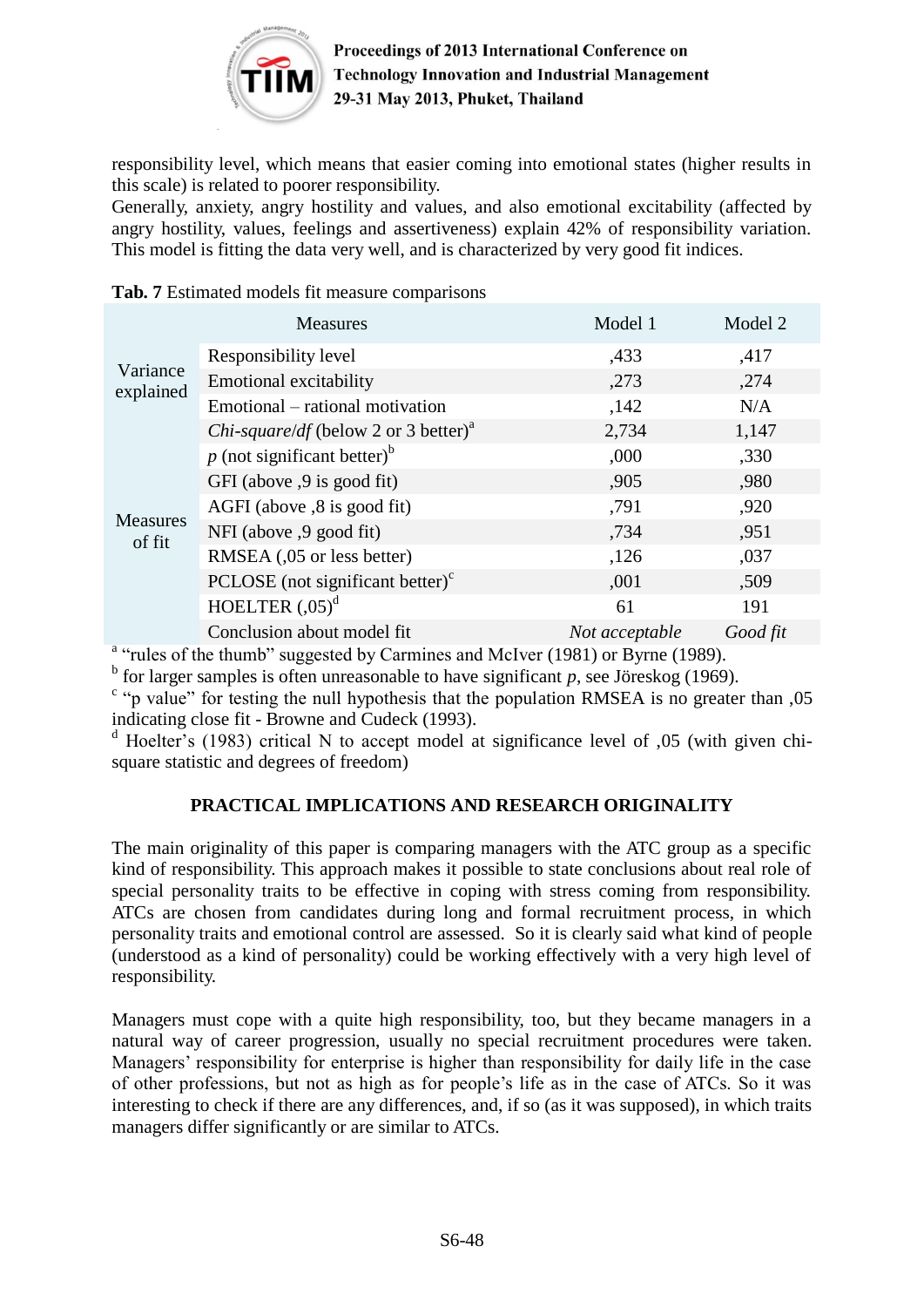

Results show that in every analysed dimension there are significant differences in specific traits. It clearly suggests the existence of special structure of personality, which describes each group. So, it is possible to say that only special types of people can be effective managers (such as ATC), because these specific personality qualities are helpful to cope with special decision stress.

An estimated path model is good to predict what personality factors are related to a higher responsibility. So this model can be good as starting point to develop special tool (a scale, a questionnaire or e.g. a structuralised interview) in the aim to check if the person could be effective in coping with a high responsibility.

Nowadays, management is very difficult. We can distinguish specific conditions related to global situation, expansion of ICT , relations with a large group of people and level of personal responsibility for decision. Enterprises functioning in these continuously changing environmental conditions requires from managers to be a special kind of person in the aim to cope effectively with challenges. As a results of the presented study (both path model and profile differences) it is possible to develop methods to find people that tend to become managers, who could be more responsible in their decisions and the probability of making wrong decisions by them could be lower. The comparison of managers with the special group of ATC (which is of a special value for this study) clearly shows what kind of people are managers, and what personality traits should have lower or higher level to be more similar to ATC, especially in traits important in management. These traits can be different depending on the enterprise's size, profile, localization, actual aims and conditions. This is the reason that authors would not list on the specific needed factors and their level. But for every future manager in every kind of enterprise it is possible to make a specific tool to select the person who is most appropriate to the actual enterprise's needs.

#### **REFERENCES**

- 2. Berger, R., *et.al.* (2011). "Responsible Leadership for Multinational Enterprises in Bottom of Pyramid Countries: The Knowledge of Local Managers, *Journal of Business Ethics,* Vol. 101 No. 4, pp. 553-561.
- 3. Browne M.W. and Cudeck R. (1993). "Alternative ways of assessing model fit", In Bollen K.A. and Long J.S. [Eds.], "Testing structural equation models", Newbury Park, CA: Sage, pp. 136-162.
- 4. Byrne B.M. (1989). "A primer of LISREL: Basic applications and programming for confirmatory factor analytic models", New York: Springer-Verlag.
- 5. Carlevale, E.A. (2001). "Exploring the influence of information overload on middle management decision-making in organizations", *Dissertation Abstracts International Section A: Humanities and Social Sciences*, Vol. 72 (2-A).
- 6. Carmines E.G. and McIver J.P. (1981). "Analyzing models with unobserved variables". In Bohrnstedt G.W. and Borgatta E.F. [Eds.], "Social Measurement: Current Issues", Beverly Hills: Sage.
- 7. Dragoni, L.O, *et al.* ( 2011). "Developing executive leaders: The relative contribution of cognitive ability, personality, and the accumulation of work experience in predicting strategic thinking competency", *Personnel Psychology*, Vol . 64, No. 4, pp. 829-864.
- 8. Girard, J.P. (2005). "Combating Information Anxiety: A Management Responsibility*", Management of Organizations: Systematic Research*. No. 35, pp. 65-80.